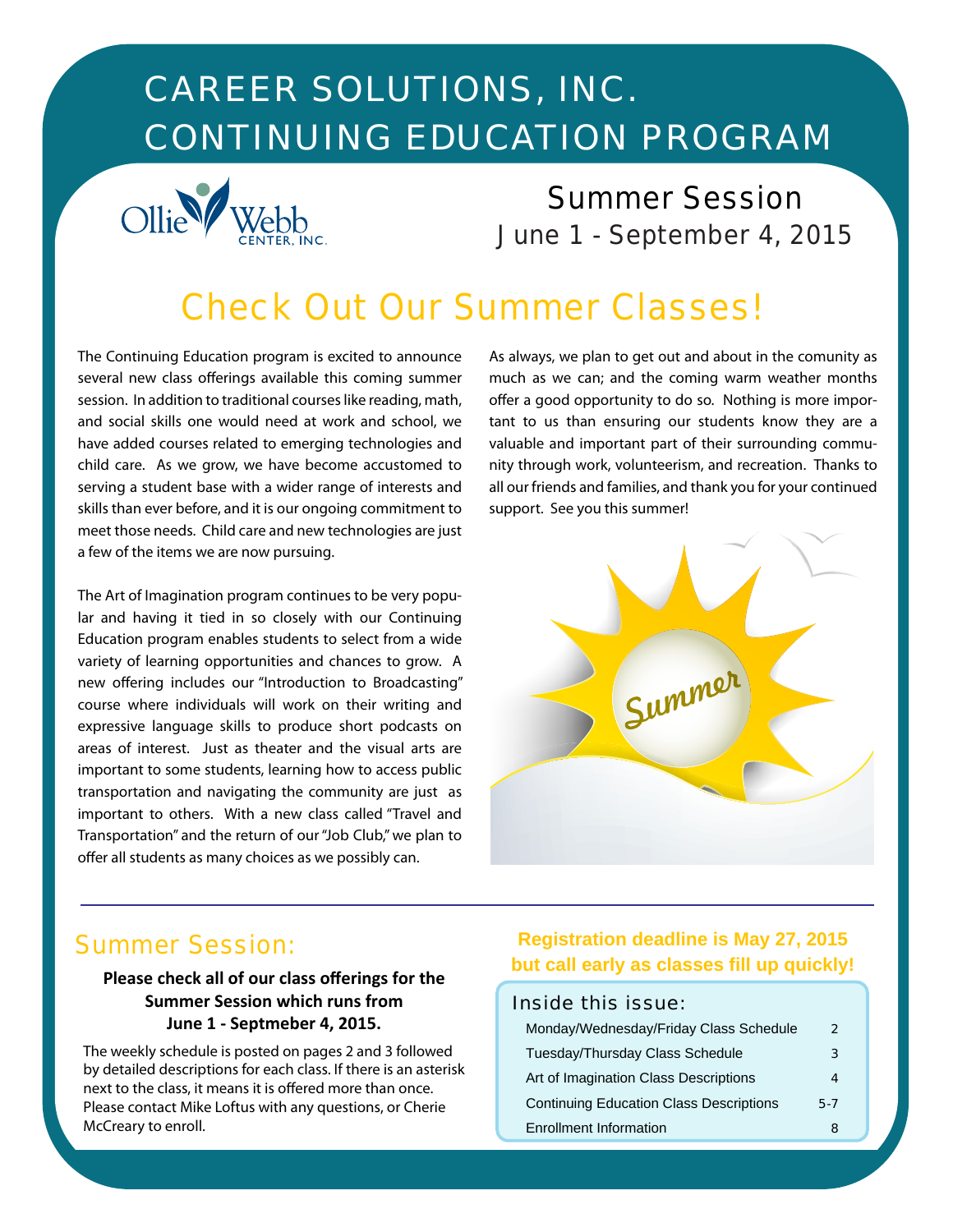

## **Monday/Wednesday/Friday**

### **Period 1 - 9:15 am - 10:30 am**

| <b>Class</b>                                       | <b>Description</b><br>on Page: | Category       |
|----------------------------------------------------|--------------------------------|----------------|
| Photography (Period 1 & 2)                         | 4                              | Art of Imagina |
| * Watercolor                                       | 4                              | Art of Imagina |
| Job Readiness Through Volunteering (Periods 1 & 2) | 5                              | Career Plannin |
| Horticulture (Periods 1 & 2)                       | 6                              | Culinary, Hosp |
| Math Level 1                                       | 6                              | Math           |

### **Teacher**

Photography (Period 1 Anderson & Luk tion **Art of Imagina** Pietron, Tanya ng Career Planning McCormick & Wolfson pitality, and Horticulture Landry & Ohle Dovenbarger, Sabrina

### **Period 2 - 10:45 am - 12:00 pm**

| <b>Class</b>                                       | <b>Description</b><br>on Page: | Category                                | <b>Teacher</b>       |
|----------------------------------------------------|--------------------------------|-----------------------------------------|----------------------|
| Photography (Period 1 & 2)                         | $\overline{4}$                 | Art of Imagination                      | Anderson & Luk       |
| Career Exploration 1                               | 5                              | Career Planning                         | Loftus, Mike         |
| Job Readiness Through Volunteering (Periods 1 & 2) | 5                              | Career Planning                         | McCormick & Wolfson  |
| Creative Writing and Journaling                    |                                | Communication/Language Arts             | Dovenbarger, Sabrina |
| Horticulture (Periods 1 & 2)                       | 6                              | Culinary, Hospitality, and Horticulture | Landry & Ohle        |
| Reading 1                                          |                                | Reading                                 | Pietron, Tanya       |

### **Period 3 - 1:15 pm - 2:30 pm**

| <b>Class</b>                           | <b>Description</b><br>on Page: | Category                      | <b>Teacher</b>       |
|----------------------------------------|--------------------------------|-------------------------------|----------------------|
| * Watercolor                           | 4                              | Art of Imagination            | Pietron, Tanya       |
| * Learning Strategies                  | 6                              | Literacy and Workplace Skills | Dovenbarger, Sabrina |
| <b>Boundaries</b>                      | 6                              | Personal Growth & Development | Anderson, Annie      |
| * Fitness and Movement (Periods 3 & 4) |                                | Personal Growth & Development | Luk & Torres         |
| * Phonics                              |                                | Reading                       | <b>TBD</b>           |

### **Period 4 - 2:45 pm - 4:00 pm**

| <b>Class</b>                           | <b>Description</b><br>on Page: | Category                                | <b>Teacher</b>        |
|----------------------------------------|--------------------------------|-----------------------------------------|-----------------------|
| Introduction to Broadcasting           | 4                              | Art of Imagination                      | Hoggatt & Dovenbarger |
| Cooking 2                              | 6                              | Culinary, Hospitality, and Horticulture | Landry, Paul          |
| * Independent Living                   | 6                              | Independent Living Skills               | TBD                   |
| * Fitness and Movement (Periods 3 & 4) |                                | Personal Growth & Development           | Luk & Torres          |
| Critical Thinking With Tablets         |                                | Technology, Information, and Media      | Ohle, Casandra        |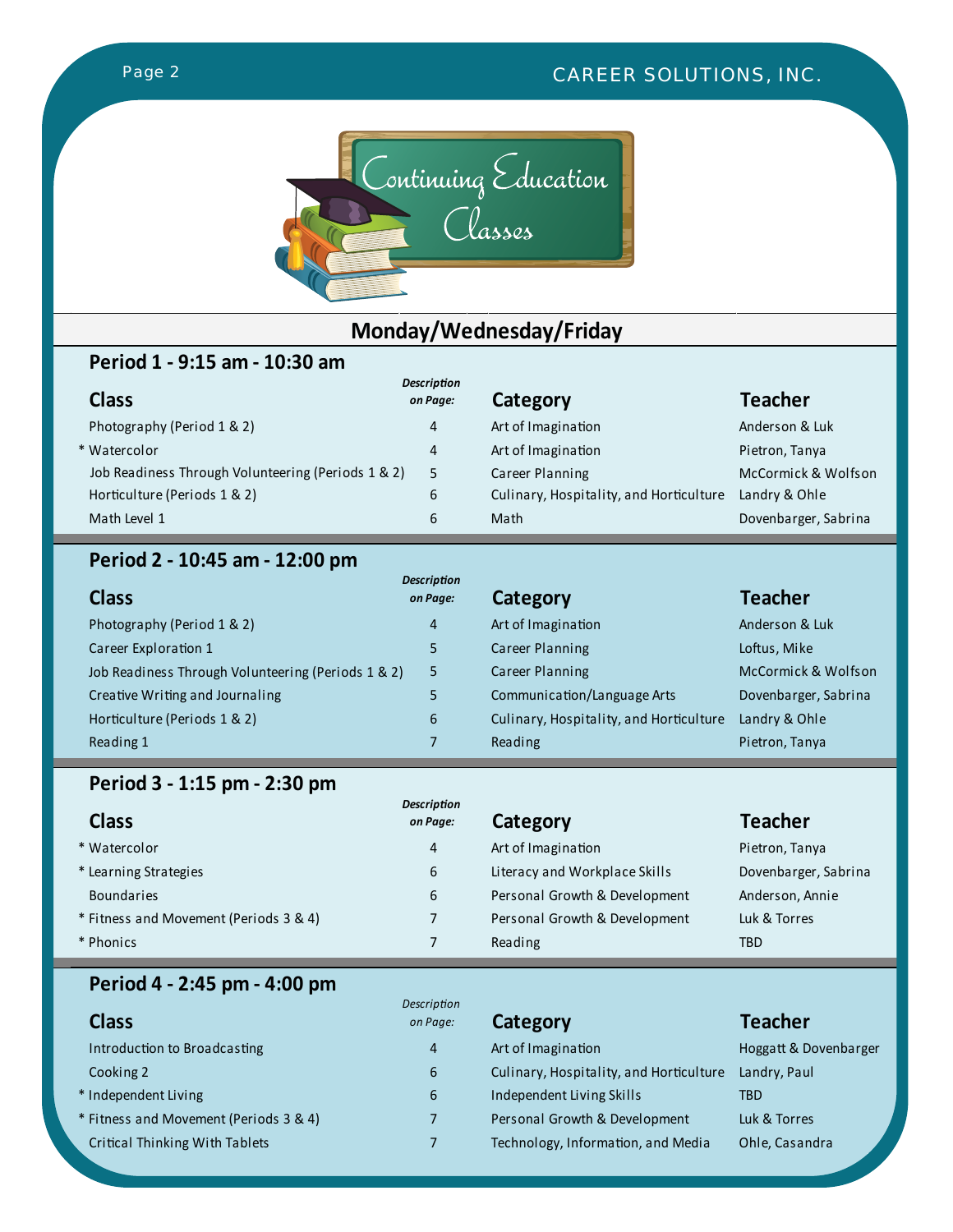### *VOLUME 4, ISSUE 2 VOLUME 5, ISSUE 2 VOLUME 4, ISSUE 1Page 3 Page 3*





## **Tuesday/Thursday**

### **Period 1 - 9:15 am - 10:30 am**

| <b>Class</b>                           | <b>Description</b><br>on Page: | Category                      | <b>Teacher</b>         |
|----------------------------------------|--------------------------------|-------------------------------|------------------------|
| Jingle Jangle Jive                     | 4                              | Art of Imagination            | Launderville & Simpson |
| * Piano Prep                           | 4                              | Art of Imagination            | Stodden, Cindy         |
| Summer Film Project                    | 4                              | Art of Imagination            | Hoggatt & Ackermann    |
| Job Club (Periods 1 & 2)               | 5                              | Career Planning               | Hunter & Landry        |
| Introduction to Communication          | 5                              | Communication/Language Arts   | Loftus, Mike           |
| * Fitness and Movement (Periods 1 & 2) |                                | Personal Growth & Development | McCormick & Ohle       |
|                                        |                                |                               |                        |

### **Period 2 - 10:45 am - 12:00 pm**

| <b>Class</b>                           | <b>Description</b><br>on Page: | Category                           | <b>Teacher</b>       |
|----------------------------------------|--------------------------------|------------------------------------|----------------------|
| Art Appreciation                       | $\overline{4}$                 | Art of Imagination                 | Loftus, Mike         |
| <b>DrawSpace</b>                       | $\overline{4}$                 | Art of Imagination                 | Mayer, Tim           |
| * Piano Prep                           | $\overline{4}$                 | Art of Imagination                 | Stodden, Cindy       |
| Child Development 1                    | 5                              | Career Planning                    | Dovenbarger, Sabrina |
| Job Club (Periods 1 & 2)               | 5                              | Career Planning                    | Hunter & Landry      |
| * Fitness and Movement (Periods 1 & 2) |                                | Personal Growth and Development    | McCormick & Ohle     |
| <b>Computer Basics</b>                 |                                | Technology, Information, and Media | Luk, Isaac           |

### **Period 3 - 1:15 pm - 2:30 pm**

| <b>Class</b>                         | <b>Description</b><br>on Page: | Category                        | <b>Teacher</b>         |
|--------------------------------------|--------------------------------|---------------------------------|------------------------|
| * Independent Living                 | 6                              | Independent Living Skills       | Luk, Isaac             |
| * Learning Strategies                | 6                              | Literacy and Workplace Skills   | Torres, Angel          |
| Self-Determination and Self-Advocacy | 6                              | Literacy and Workplace Skills   | Wolfson, Doug          |
| Sex Education and Personal Health 1  |                                | Personal Growth and Development | Launderville & Simpson |
| * Phonics                            |                                | Reading                         | Landry, Paul           |
| Reading Comprehension                |                                | Reading                         | Dovenbarger, Sabrina   |
| <b>Current Events</b>                |                                | Social Sciences                 | McCormick, Selina      |

### **Period 4 - 2:45 pm - 4:00 pm**

| <b>Class</b>              | Description<br>on Page: | Category                                | <b>Teacher</b>       |
|---------------------------|-------------------------|-----------------------------------------|----------------------|
| Travel and Transportation | 5.                      | Career Planning                         | Landry & Simpson     |
| American Sign Language    | 5.                      | Communication/Language Arts             | Torres, Angel        |
| Cooking 1                 | 5                       | Culinary, Hospitality, and Horticulture | Dovenbarger, Sabrina |
| <b>Community Math</b>     | 6                       | Math                                    | Wolfson, Doug        |
| Science and Chemistry     | 6                       | <b>Natural Sciences</b>                 | Luk, Isaac           |

| Category |
|----------|
|----------|

| Career Planning                         |
|-----------------------------------------|
| Communication/Language Arts             |
| Culinary, Hospitality, and Horticulture |
| Math                                    |
| Natural Sciences                        |

# **Teacher**

| andry & Simpson        |
|------------------------|
| Forres, Angel          |
| Dovenbarger, Sabrina   |
| Nolfson, Doug          |
| uk, Isaac <sub>-</sub> |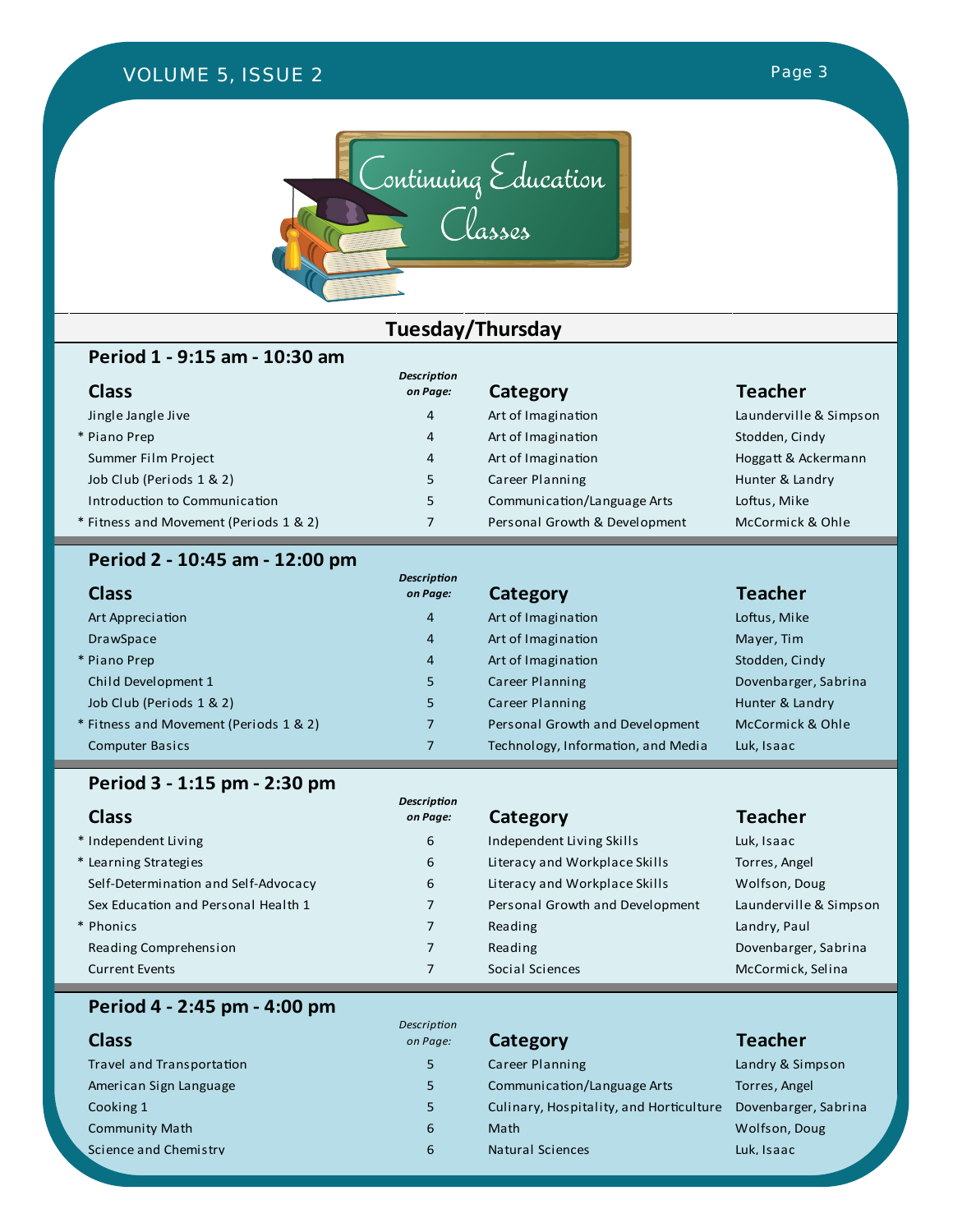### *Page 4 CAREER SOLUTIONS, INC.*



**Art Appreciation** An offering for students who like art, this course examines art and its place in society as a form of expression. From simple, traditional pieces like landscapes, to commercial art, to expressionism and the abstract, students will explore how these forms of fine art are open to interpretation. The class spends most of its time in the community visiting local galleries and museums, and part of its ongoing objective is to explore vocational opportunities in the arts.

**DrawSpace: Advanced Drawing Techniques and** 

**Special Projects** DrawSpace, led by local professional comic book artist and illustrator Tim Mayer, is an advanced level studio drawing course focusing on taking serious artists to the next level. Studio experiences include improving drawing skills through participation in a serious of special projects including animation, 3D modeling, life drawing, comic book creation, etc. **Prerequisite: Beginning drawing.** 

**Introduction to Broadcasting** Students enrolled in Introduction to Broadcasting will discover a world of emerging technologies, as well as, time tested storytelling and scriptwriting assignments. The class will cover basic terminology and technology necessary to create small video projects such as Vines. The ability to create video based projects will allow students to enter the world of visual media which is so prevalent in society today. This creativity will hopefully spark an interest in video journalism, comedy, public service, school initiatives, community activities, and much more. Students will create a video portfolio containing projects produced throughout the semester.

**Jingle, Jangle, Jive** Have you always wanted to make up your own lyrics, put them to music and perform? Well now is your opportunity. This class is a great way to develop expressive language skills, to develop self-confidence, and to perform for a group of peers. Join the instructors for a creative, fun and summer musical mystery experience.

**Photography** Local photographer Annie Anderson will teach students the basics of photography. Topics covered in the course include the parts of a camera, basic operation of a camera, and how to set up a specific shot. Students will also engage in photo shoots throughout the community.

**Piano Prep** If you have an interest in music theory, or the desire to learn how to play the piano, then this is the class for you! This group class is designed to prepare students for the possibility of taking individual piano lessons. Class participants will learn the fundamentals of piano performance by exploring the basic concepts of Rhythm, Music Theory, Musical Symbols and Terms. A primary focus will be placed on Music Reading Readiness. An introduction to the Great Composers will be included to further enhance this musical experience. Students will become familiar with the keyboard, as time is spent together at the piano. If you are interested in the possibility of pursuing vocational opportunities in the field of music, this class is a perfect fit.

**Summer Film Project** Do you love movies? Ever wish you could make one? Are you the next Steven Spielberg? If you answered yes to any of these questions you should enroll in The Art of Imagination's upcoming film class. David Ackermann is back again to assist budding filmmakers create their own short film group project. The class will culminate with a world premiere of the movie for friends and families.

**Watercolor** This watercolor course offers instruction and opportunities for practice in basic wet and dry techniques, washes, blends and use of transparency. Explore and practice with a variety of special techniques for solving texture and masking problems. Experienced students will concentrate on composition, technical skills, paint consistency and color development.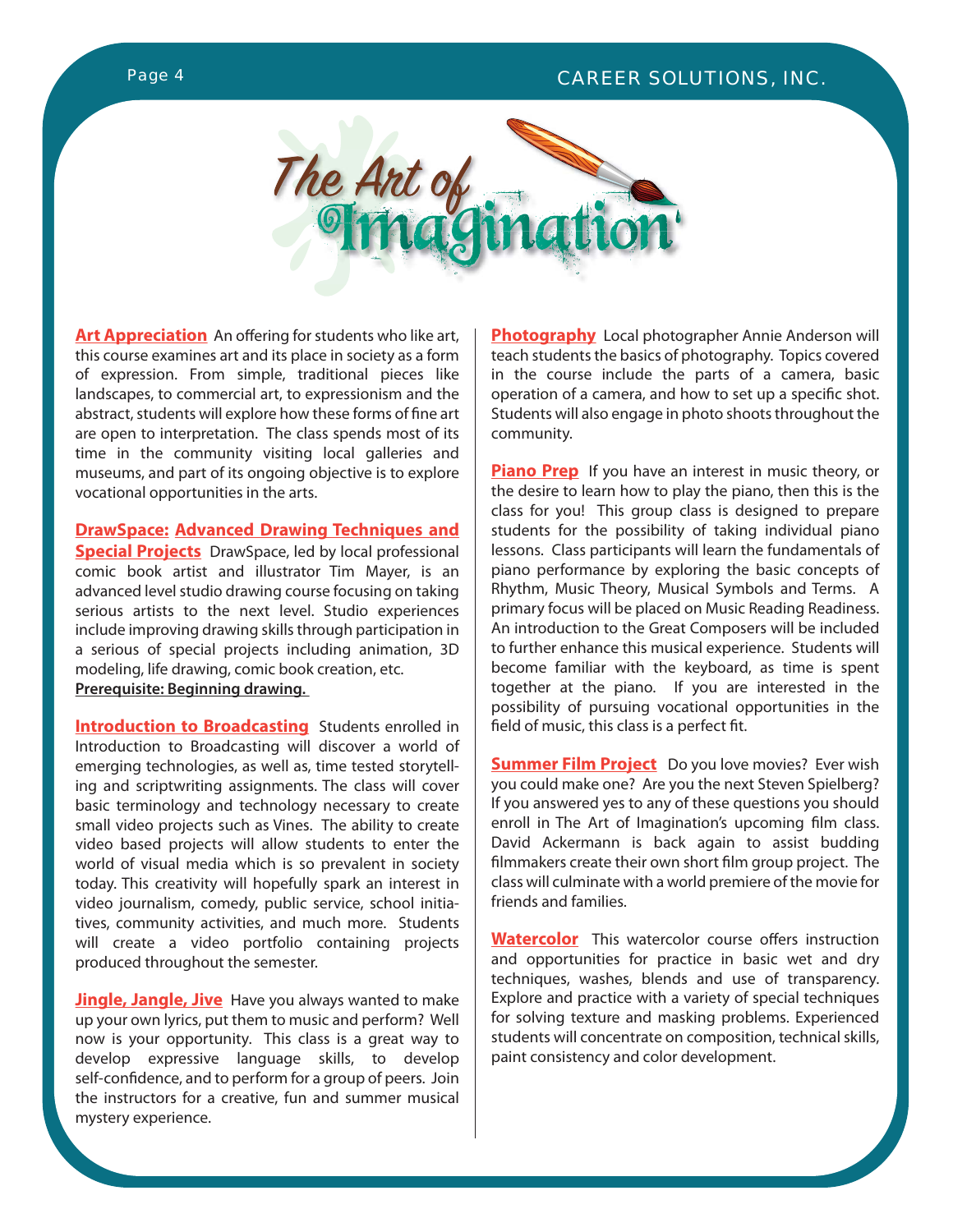### *VOLUME 5, ISSUE 2 Page 5*



### **Career Planning and Development**

**Career Exploration 1** This class is intended to help students develop a career pathway by using information gathered from research, career assessments, and job site observations. Students will be guided through a process of career exploration that will help them to develop an individualized vocational goal. This class will be especially beneficial to students who may want to work in the community, but need some additional information before deciding on what type of career might be best for them.

**Child Development 1** Do you have a desire to work with children in a day care setting? Are you a parent? This class is for you! During this class, we will discuss a wide range of topics related to children from birth to 3 years old. The curriculum covers topics such as feeding, diapering, and clothing a small child, as well as, lessons on essential safety; traveling with a baby; and appropriate play time activities that stimulate development.

**Job Club** The decision to look for a work can be a big decision for an individual with a disability. Looking for a job and navigating the challenges are made easier when you're not alone. Job Club is meant to help an individual understand what is involved in looking for, getting, and keeping a job. To support each individual's success, Job Club provides the basic tools to get them started and keep them motivated along the way. Some of the topics that are covered in Job Club include: Self-Awareness, Communication, Assessing Vocational Interests, Goal Setting, Job Searching, Resume Development, Interview Skills, and Being a Good Employee. Job clubs are commonly used by people without disabilities seeking all levels of employment, from entry level positions to executives, and are becoming increasingly popular as unemployment rates rise. Members of the group celebrate each other's strengths and collectively develop smart solutions to overcome the obstacles faced in a job hunt.

**Job Readiness Through Volunteering** This class will focus on volunteering as a hands-on way to gain practical work experience. Through volunteering, students will learn skills including timeliness; responsibility for their tasks; and behavior appropriate for the workplace. By engaging in meaningful activities at several local non-profits, students will explore various ways to engage and to make a difference throughout the community. From volunteering at a local human services agency to working as a social club assistant at a retirement home, the possibilities are open and the opportunities to help are without limits. In the process, students learn about their skills and how they can contribute, which makes this class appropriate for individuals seeking future employment, but also for individuals who are just looking to make a difference.

**Travel and Transportation** Do you walk, ride a bike, ride the bus, drive a car, or ride in airplanes? We all encounter transportation every day of our lives. Being able to navigate transportation is essential to working, going to school, and enjoying recreational opportunities. This course covers safety, time management, and planning related to travel. We will be going for walks, discussing bike safety, completing bus training, and exploring preparation related to airplanes.

### **Communication / Language Arts**

**American Sign Language** Staring with the basics, this class offering is for individuals who want to become familiar with using American Sign Language. For some students, it may simply be a curiosity, a way to learn how to sign certain songs or famous phrases so they can impress their peers and families, but in other cases, knowing sign language can truly become a vocational benefit. This class plans to explore the Deaf and Hard of Hearing community and culture, as well as, how individuals adapt for work and life in the community.

**Creative Writing and Journaling** This class is a broadbased introduction to various forms of writing such as short fiction and poetry. Students also experiment with writing these genres. The class is usually comprised of technique and style discussions, reading assignments and writing exercises. Individuals will be introduced to the concept of a writing workshop, wherein they share pieces with peers in order to give and receive feedback. Students will tell their own stories through creative writings, drawings, and poetry. Journaling is a way for people to express their thoughts, feelings, fears and successes and to reflect back on their journeys in life. Vocationally speaking, learning to express yourself is an essential workplace skill. Communication, introspection, and developing language skills are often key to workplace success.

**Introduction to Communication** How do you communicate? The way we communicate says a lot about who we are and how we interact with the world. This course helps students develop and improve fundamental and effective communication skills. Through role playing, scenarios, and lessons, students will begin to understand interpersonal communication, active listening, non-verbal communication, and communicating purposefully in the community.

### **Culinary, Hospitality & Horticulture**

**Cooking 1** Snack, lunch, breakfast, simple dinners, and dessert! Sound delicious? Well this class may be for you! Many of the students in this class are looking to gain or develop skills required for planning and making their own easy meals. The basics of preparing, heating, and storing meals are explored in the class. Students are also taught about basic tools and appliances used in the kitchen, as well as, cleaning after use. This class is for the beginning home cook, but is always a fun class for those looking to gain more skills in the kitchen.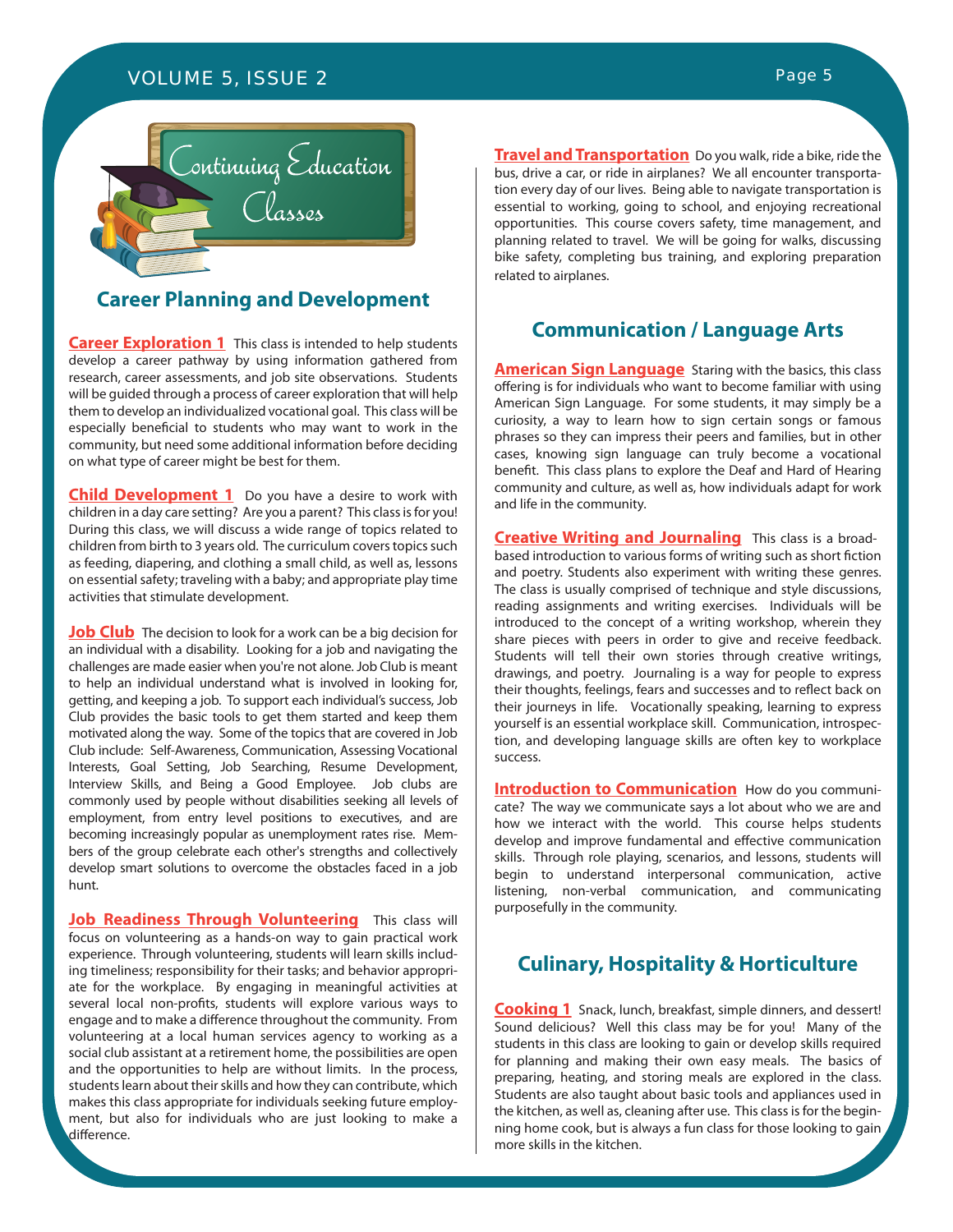

**Cooking 2** This advanced level course is more in-depth than Cooking 1. This class offers a more detailed look at kitchen utensils, equipment, and appliances used in a home kitchen. Students learn about basic kitchen safety including cross contamination, refrigeration, and proper handling of kitchen utensils such as knives and pot holders. Students learn how to read recipes, understand measurements, and create a meal together. After planning the week's menus together, students go grocery shopping as a class, reinforcing money management and budgeting skills. This course offers basic information regarding health requirements when handling food and basic food preparation, perfect for an individual considering a career in food service. **Prerequisite: Cooking 1.**

**Horticulture** This class is an introduction to basic horticulture. The curriculum covers the basic principles related to working with plants and soil, plant identification, tool use and safety, and the growing requirements of different fruit, vegetable, and flowering plants. Particular focus will be paid to the basics of pursuing a vocation in landscape and floral design. This includes developing terminology used in the greenhouse/nursery field, understanding the working conditions of such a career, and gaining hands-on experience in growing plants.

### **Independent Living Skills**

**Independent Living** What skills do you need to be a responsible adult? Whether you live at home, in your own apartment, or with an extended family, everyone can benefit from learning skills to manage our daily lives. The curriculum for this class will cover time management, balancing work and homelife, scheduling transportation, taking care of one's health and hygiene, how to make easy snacks, basic budgeting, and managing household tasks. This is a well-rounded course that will also include troubleshooting and discussions based on independent living issues, concerns, and experiences that students share in class.

### **Literacy & Workplace Skills**

**Learning Strategies** Everyone learns differently! This class will explore the different ways individuals learn as well as how to apply these new approaches to areas of interest. We will discuss the different learning modalities such as kinesthetic (hands-on) learning, visual-spatial learning, and interpersonal learning. Personal learning styles will be covered as well as how individuals can begin to articulate their learning needs to others. We will practice these learning styles by building knowledge in six different career interest areas (working with animals and food, working in an office and grocery store, and being an artist or a child care worker).

**Self-Determination and Self-Advocacy** The purpose of this course is to enable students in applying self-determination and self-advocacy skills in school, at home, in the community, and in employment settings. Students will increase self-awareness of personal abilities and develop an understanding of the impact of their own disability on learning and on other areas of life. Using strengths, skills, and accomplishments students assess personal needs and accommodations. Includes instruction on effective and assertive communication that enables and individual to have their needs and accommodations considered or met.

### **Math**

**Community Math** Math is everywhere and in this class, students will learn about the everyday math that surrounds them. Community math terms will be discussed as well as practical ways to approach math in the community. Topics covered in this class include maps, recipes, streets, phone numbers, computers, and menus. We will also discuss personal spending habits, tax, tipping, and sales! Money skills are explored in tandem with this curriculum as well as apps and other technologies that can assist the individual in reaching their community math goals.

**Math Level 1** The focus of this class is basic everyday math that most individuals encounter in the community. The curriculum includes money math, menu math, digital and analog time, as well as basic bank account management skills. It is designed for students working at a 1.0 – 3.0 reading level and serves as a starting point for higher level math classes. In addition to math terminology and simple arithmetic, students will become familiar with common financial language, as well as restaurant and community math terms.

### **Natural Sciences**

**Science and Chemistry** In this class students will explore the world around them through chemistry and science. We will be using common household objects and goods to create explosive experiments, to discover how familiar items interact, and to use science as a tool in understanding our world. This class is meant to develop communication skills, to help individuals develop comprehension skills such as cause and effect, and how to navigate problem solving and conflict management.

### **Personal Growth & Development**

**Boundaries** Learning how to set healthy boundaries is a way to care about ourselves and others we associate with. Boundaries are essential in developing positive relationships at work as well as private relationships in our personal lives. The class will cover boundary issues related to personal responsibility, time, privacy, energy, space, authority, money, socialization, negotiation, relationships and professional environments. Through role playing, introspective activities, group work, and modeling, the class will learn how respecting others is a way to understand where professional and personal boundaries begin and end.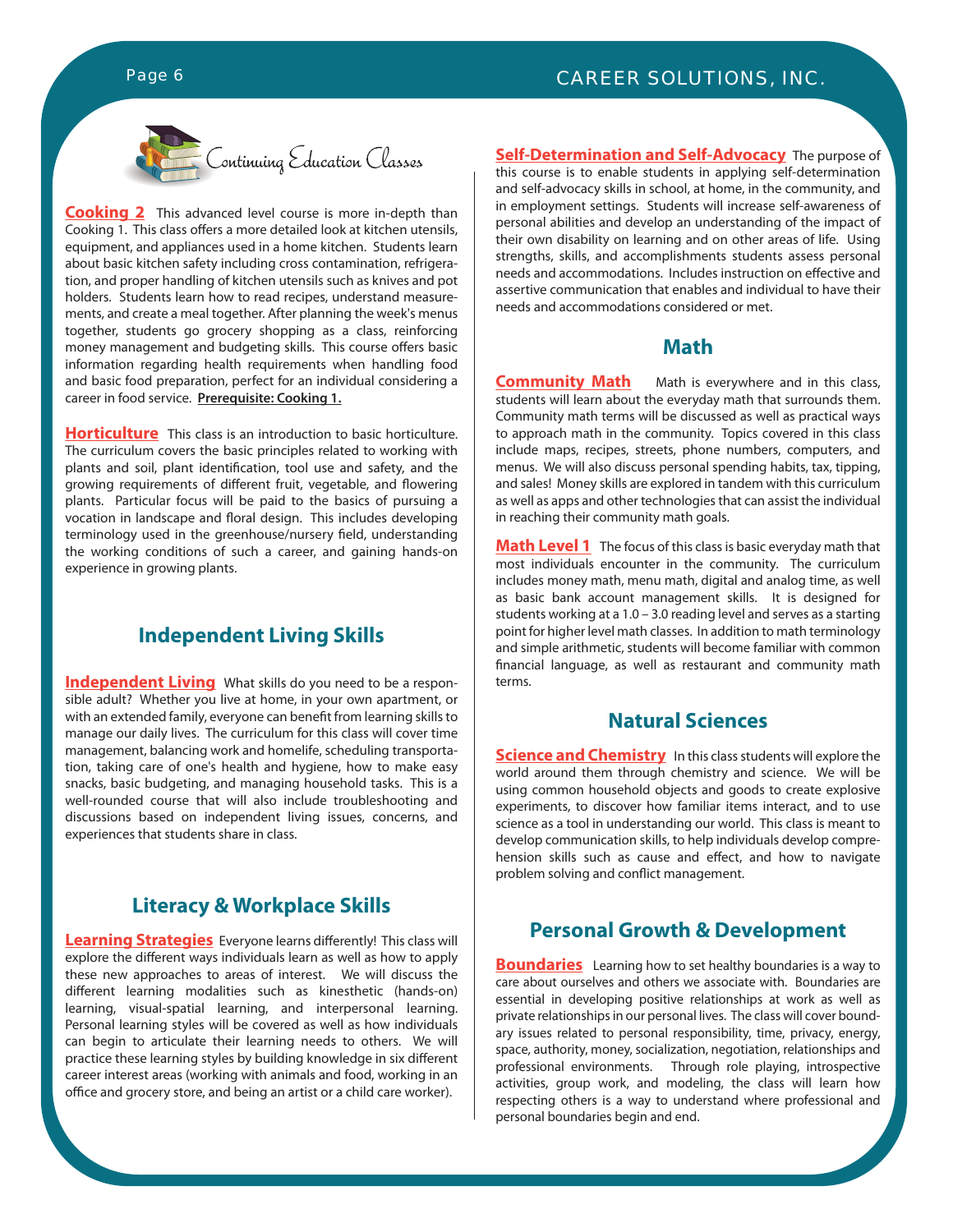### *VOLUME 5, ISSUE 2 Page 7*



**Fitness and Movement** This class will cover the basics of sports and dance preparation, play, and safety. Students in this class will have the opportunity to visit local parks and participate in several sports including walking, simple team games, ladder golf, horseshoes, frisbee golf, kickball, softball, and basketball. We will also have a short unit on dance and other activities such as yoga and tai chi.

**Independent Study** We offer independent study as an option to work on projects or lessons that are outside of our typical class offerings. Students who wish to design and complete individual study projects geared to their particular interests, aptitudes and needs may register for this option. Plans must be approved by a coordinator who supervises and monitors the project outcomes. This study provides the student with an opportunity to participate in the creation of academic learning experiences geared to individual needs, interests, aptitudes and desired outcomes. Class size is limited and the student must have a clear idea of what they would like to focus on.

**Sex Education and Personal Health 1** This course is designed to assist students in obtaining accurate information; developing lifelong positive attitudes and behaviors; and making wise decisions related to their personal health. Study will include personal and community health; mental, emotional, and social health; hygiene and sexual health. Central themes are the acceptance of personal responsibility for personal and sexual health; respect for and promotion of the health of others; an understanding of the process of development and sexuality; and informed use of health-related information, products, and services. We will be discussing sensitive, but important topics related to sexuality, boundaries, personal choice, appropriateness, and personal safety. This is an introductory sex education course.

### **Reading**

**Phonics** In this class, students with basic reading skills will learn phonemic and phonological awareness, letter-sound correspondence, and phonograms. The teacher will begin with a simple review of the sounds of all consonants and vowels and then model how to sound out the sounds each letter makes. The class will then move to letter blends and sounding out full words, ending each class day with a short narrative read as a group, to practice the skills learned as well as to develop beginning reading comprehension.

**Reading Comprehension** In today's world it is more important than ever to understand how to draw meaning from what you read. Students and employees are actually required to read more than they ever have in the past including how-to books, technical manuals, and on-line reading resources. Geared for mid-level readers (4.0), this class uses a wide variety of subjects to maintain student interest and emphasizes several skills involved with reading comprehension including identifying characters and settings; locating information; using context clues; understanding main ideas; making inferences; and drawing conclusions. This class is formatted like a book club, with real-time discussions and explanations of the readings.

**Reading Level 1** Designed for readers with basic skills, this class employs the Edmark Reading Program's "Supplemental Stories," which are intended as practice reading activities to support the key words students will learn in each lesson. Students will also learn sight words and basic letter sounds. As the class progresses, students, will move beyond word recognition to more detailed narratives that will be comprehensive in nature and will help develop critical thinking skills.

### **Social Sciences**

**Current Events** This course is structured to give individuals an understanding of current issues in many areas of a political, social, and economic nature. This information can be used by individuals to build social relationships at work, for dinner time conversations, or to broaden an individual's experiences. The course is fluid in nature, meaning that the topics and the amount of coverage on the topics will fluctuate on any given day, week, or month depending on topics current in the media. The instructor will use various learning strategies to explore current events leading students to a deeper understanding of what is happening in the world around them.

### **Technology, Information and Media**

**Computer Basics** This class is for any individual who is looking to gain or build basic computer skills. Students enrolled in this class will learn the basics of powering on/off a computer; using a mouse to navigate the Windows operating system; and basic steps to ensure safety. The students will explore the internet, as well as, programs such as Microsoft Word and PowerPoint. Students will also develop basic written and verbal communication skills; will learn to use speakto-text apps; and will have the opportunity to develop or work on their resume.

**Critical Thinking With Tablets** Students will develop critical thinking skills while exploring how to use this form of technology in both casual and professional/vocational environments. Designed for beginning and intermediate tablet users, the curriculum is designed for individuals interested in decoding mysteries, solving puzzles, and learning new facts about many different topic areas. The students will continue to build on their knowledge of how to use tablets efficiently and safely all while playing games, learning about careers, and utilizing the wealth of information available on the internet. The class will stimulate thought and develop critical thinking skills through the use of tablet-based scavenger hunts, quizzes, games, and investigations.